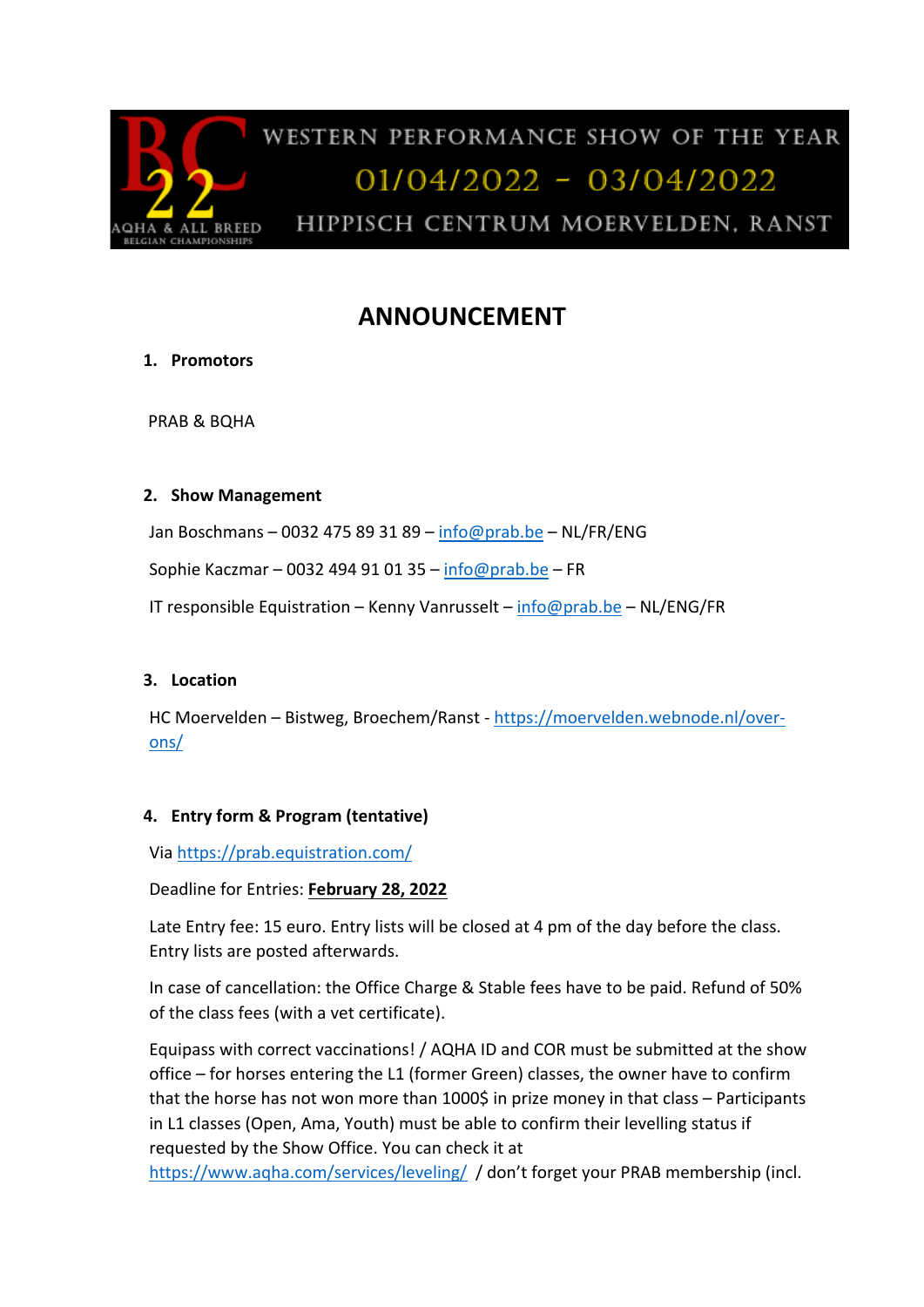insurance) – mandatory for all All Breed classes / Official Health Certificate for horses coming from outside Belgium (except NL) / All horses must be covered by liability insurance / Dogs must be on a leash on the show grounds / You must not lunge or ride on the show ground without a valid entry number. The whole facility will be checked on unsportsmanlike behaviour (cfr Rulebook VIO200) / Youth riders are only allowed to ride on the show ground when wearing a cap

#### **5. Fees**

- $\triangleright$  AQHA classes (incl. Halter) 25 euro
- $\triangleright$  All Youth classes (incl. W&J <= 13) 12 euro
- $\triangleright$  PRAB classes 20 euro
- $\geq$  Jackpot classes all breed 75 euro
- $\triangleright$  Paid warm up (Range trail / Pleasure / Hunter / Trail) 10 euro
- $\triangleright$  Stall (3,5 days straw) 130 euro
- $\triangleright$  Tackbox 100 euro
- $\triangleright$  Camping with electricity 90 euro
- $\triangleright$  Camping without electricity 50 euro
- $\triangleright$  Office Charge per combination 20 euro
- $\triangleright$  International Horse fee (AQHA) 16 euro

#### **6. Payment**

To be done after receiving your Invoice (within 3 days). 'Fees' see prab.equistration.com or above. Late Entry fee: 15 euro

Bank account: Holder PRAB vzw

Purpose: BC22 & Horse name & Rider & backnumber

IBAN: BE97 7330 1036 1549 (BIC: KREDBEBB)

#### **7. Boxes**

Limited number of boxes available. First in, first served!

Earliest arrival is Thursday 31 March at 2:00 pm / Latest departure is Monday 4 April at 10:00 am. Hay & straw can be purchased at the barn - you can mention it on the Entry as well as stall reservation for groups.

#### **8. Belgian Champions titles**

AQHA : Belgian Champions in all classes except with less than 3 exhibitors.

PRAB: Belgian Champions in all classes except with less than 3 exhibitors.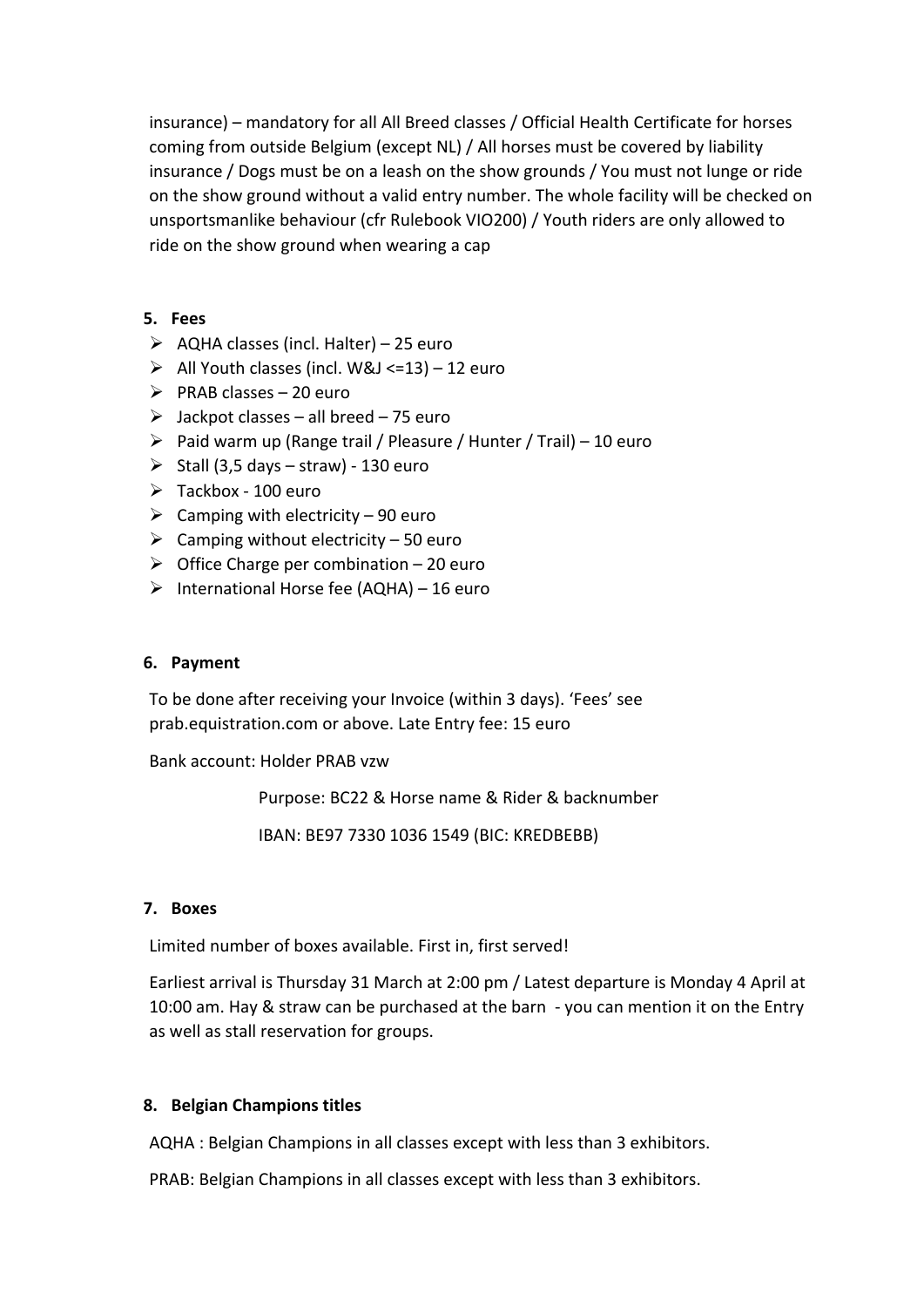## **9. Judges**

Ms Sylvia Katschker (D)

Ms Alexandra Jagfeld (D)

The tie-judge will be defined by the show management and published in the WhatsApp group.

# **10. Footing**

The footing in all the arena's (3) is 'geopat' - so no Reining planned! Reiners try the Ranch riding & Ranch trail!

### **11. COVID**

Eventual changes in the latest Covid regulations will be communicated via our WhatsApp 'PRAB/BQHA info shows group'. If you're not already in that group contact us via info@prab.be. Always follow the instructions of the Ring Steward or Catering Manager.

In case the show has to be cancelled due to Covid you'll get a 100% refund!

#### **12. Jackpot classes**

The winner will receive an unique statue created by Ellen Welten! In each class 1250 euro price money. 50% Entry fee payback!

# **13. Sponsoring**

Until 28/02/2022 VIP tables can always be booked via *president@prab.be* . It's worth doing!

#### **14. Classes offered**

AQHA classes are identified by the AQHA code (f ex 212002 = Showmanship L1 Amateur) – PRAB all breed classes are identified by letters ( f ex SMSO = Showmanship Open) and they have a grey background!!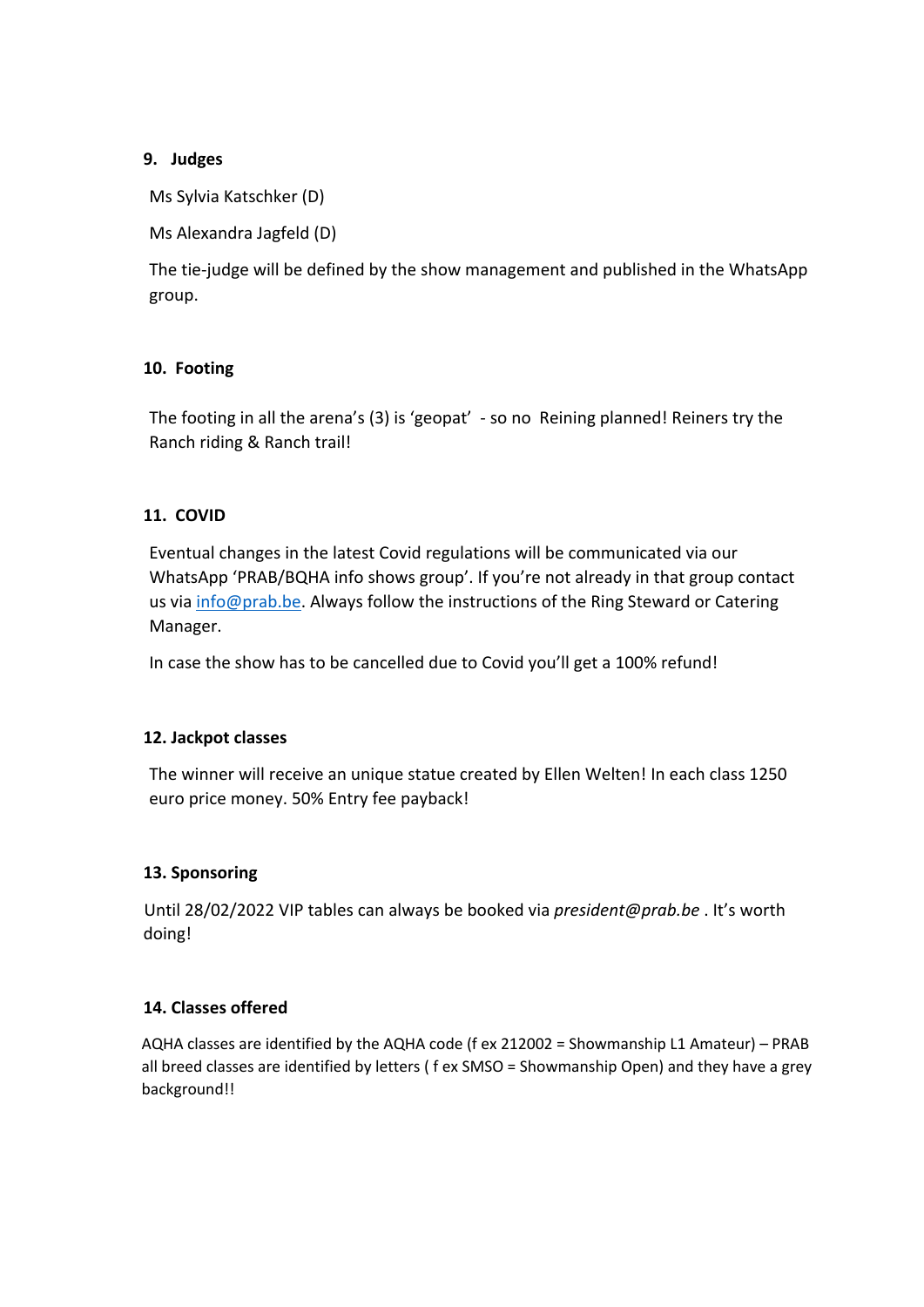# **Friday 01/04**

| 103600 | 2& Under Stallions Open             |  | <b>SMSNA</b> | Showmanship Novice Amateur    |
|--------|-------------------------------------|--|--------------|-------------------------------|
| 103700 | 3&Over Stallions Open               |  | <b>SMSA</b>  | Showmanship Amateur           |
| 173000 | Performance Stallions Open          |  | <b>SMSO</b>  | Showmanship Open              |
| 101000 | <b>Grand champion stallions</b>     |  | 212002       | Showmanship L1 Amateur        |
| 101100 | Reserve champion stallions          |  | 212000       | Showmanship Amateur           |
| 203600 | 2& Under Stallions Amateur          |  |              |                               |
| 203700 | <b>3&amp;Over Stallions Amateur</b> |  |              |                               |
| 273000 | Performance Stallions Amateur       |  |              |                               |
| 201000 | <b>Grand Champion stallions</b>     |  |              |                               |
| 201100 | Reserve champion stallions          |  |              |                               |
| 107100 | 2&Under Geldings Open               |  | <b>LONG</b>  | Longe Line (3y & under)       |
| 207200 | 3&Over Geldings Open                |  |              |                               |
| 177000 | Perform. Geldings Open              |  |              |                               |
| 101400 | <b>Grand champion Gelding</b>       |  |              |                               |
| 101500 | Reserve champio nGelding            |  |              |                               |
| 207100 | 2& Under Geldings Amateur           |  |              |                               |
| 207200 | 3&Over Geldings Amateur             |  | <b>RRB</b>   | <b>Ranch Riding Beginners</b> |
| 277000 | Perform. Geldings Amateur           |  | <b>RRO</b>   | Ranch Riding Open             |
| 201400 | Amateur Grand champion Gelding      |  | 143004       | Ranch Riding L1 Open          |
| 201500 | Amateur Reserve champion Gelding    |  | 243002       | Ranch Riding L1 Amateur       |
| 105100 | 2&Under Mares Open                  |  |              |                               |
| 105200 | 3&Over Mares Open                   |  | <b>WURTR</b> | Paid warm up Ranch Trail      |
| 175000 | Performance Mares Open              |  |              |                               |
| 101200 | <b>Grand champion Mares</b>         |  | 1109000      | Ranch Trail Open              |
| 101300 | Reserve champion Mares              |  | 2109000      | <b>Ranch Trail Amateur</b>    |
| 205100 | 2& Under Mares Amateur              |  | <b>RTB</b>   | <b>Ranch Trail Beginners</b>  |
| 205200 | 3&Over Mares Amateur                |  | <b>RTO</b>   | Ranch Trail Open              |
| 275000 | Performance Mares Amateur           |  |              |                               |
| 201200 | <b>Amateur Grand champion Mares</b> |  |              |                               |
| 201300 | Amateur Reserve champion Mares      |  |              |                               |
|        |                                     |  |              |                               |

| <b>SMSNA</b> | Showmanship Novice Amateur    |  |
|--------------|-------------------------------|--|
| <b>SMSA</b>  | Showmanship Amateur           |  |
| <b>SMSO</b>  | Showmanship Open              |  |
| 212002       | Showmanship L1 Amateur        |  |
| 212000       | Showmanship Amateur           |  |
|              |                               |  |
|              |                               |  |
|              |                               |  |
|              |                               |  |
|              |                               |  |
| <b>LONG</b>  | Longe Line (3y & under)       |  |
|              |                               |  |
|              |                               |  |
|              |                               |  |
|              |                               |  |
|              |                               |  |
| <b>RRB</b>   | <b>Ranch Riding Beginners</b> |  |
| <b>RRO</b>   | Ranch Riding Open             |  |
| 143004       | Ranch Riding L1 Open          |  |
| 243002       | Ranch Riding L1 Amateur       |  |
|              |                               |  |
| <b>WURTR</b> | Paid warm up Ranch Trail      |  |
|              |                               |  |
| 1109000      | Ranch Trail Open              |  |
| 2109000      | <b>Ranch Trail Amateur</b>    |  |
| <b>RTB</b>   | Ranch Trail Beginners         |  |
| <b>RTO</b>   | Ranch Trail Open              |  |
|              |                               |  |
|              |                               |  |
|              |                               |  |
|              |                               |  |

| <b>WUPLE</b> | Paid warm up Pleasure            |  |  | <b>WUTRA</b> | Paid warm up Trail |  |
|--------------|----------------------------------|--|--|--------------|--------------------|--|
| <b>WUHUN</b> | Paid warm up Hunter under saddle |  |  |              |                    |  |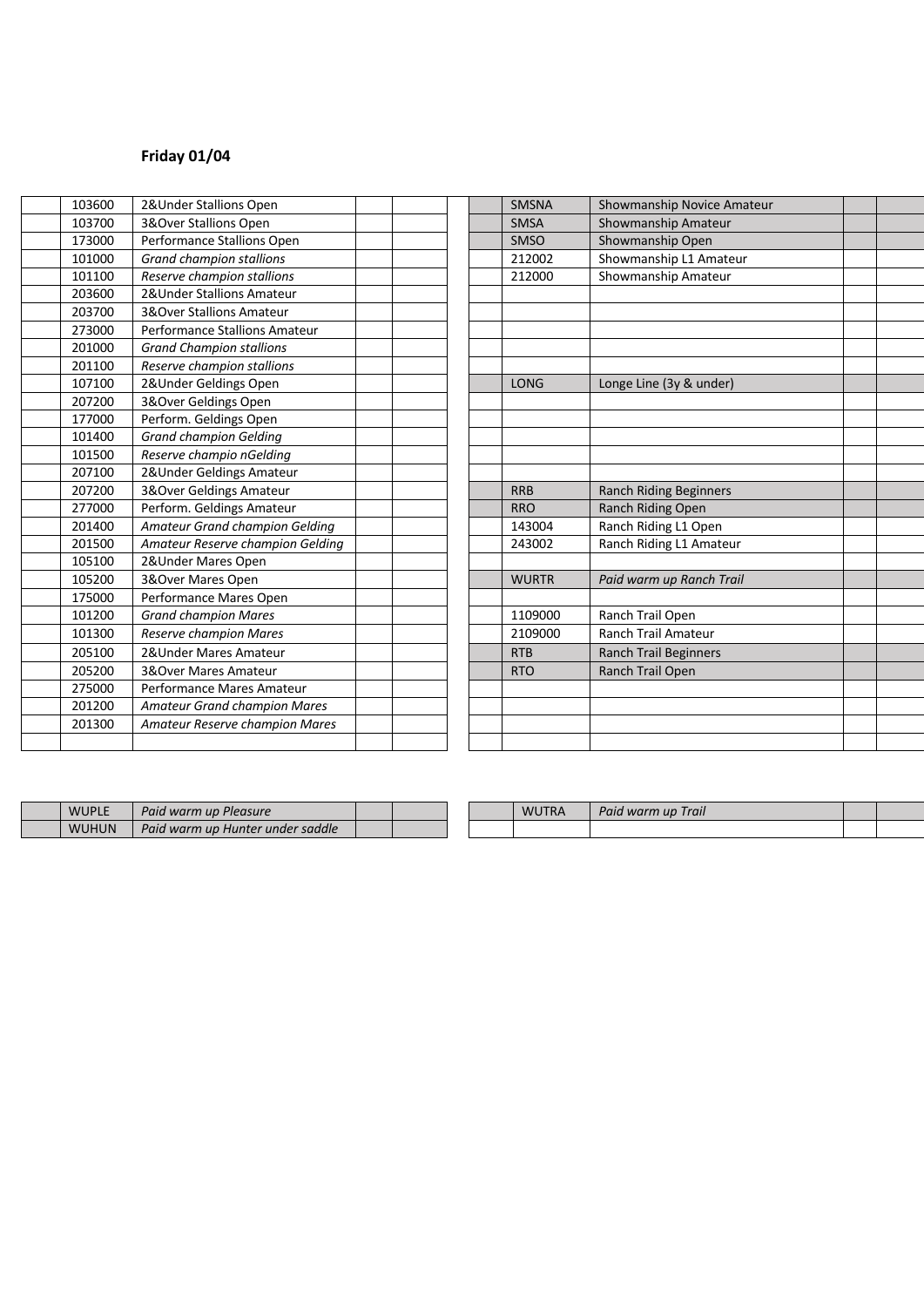# **Saturday 2/04**

|                        |                                                  | <b>JWP</b>            | <b>Jackpot PLeasure</b>                      |  |
|------------------------|--------------------------------------------------|-----------------------|----------------------------------------------|--|
| <b>HMSNA</b>           | Horsemanship Novice Amateur                      |                       |                                              |  |
| 440002                 | Horsemanship L1 Youth                            | <b>JTRA</b>           | <b>Jackpot Trail</b>                         |  |
| <b>HMSNY</b>           | Horsemanship Novice Youth                        |                       |                                              |  |
| <b>HMSB</b>            | Horsemanship Beginners                           | 438000                | <b>Trail Youth</b>                           |  |
| HMSWJ2                 | Horsemanship W&J >13                             | 238000                | <b>Trail Amateur</b>                         |  |
| HMSWJ1                 | Horsemanship W&J<13                              | 138000                | <b>Trail Open</b>                            |  |
|                        |                                                  | <b>TGO</b>            | <b>Trail Green Horse Open</b>                |  |
|                        |                                                  | <b>TO</b>             | <b>Trail Open</b>                            |  |
| 252000                 | Hunt Seat Equitation Amateur                     |                       |                                              |  |
| 252002                 | Hunt Seat Equitation L1 Amateur                  | <b>THO</b>            | Trail in Hand Open (3y & under)              |  |
| 452000                 | Hunt Seat Equitation Youth                       |                       |                                              |  |
| 452002                 | Hunt Seat Equitation L1 Youth                    | 142000                | Pleasure Open                                |  |
|                        |                                                  | <b>WPO</b>            | Pleasure Open                                |  |
| <b>HUSY</b>            | Hunter Under Saddle Youth                        | 242000                | Pleasure Amateur                             |  |
| <b>HUSB</b>            | Hunter Under Saddle Beginners                    | 442000                | Pleasure Youth                               |  |
| HUSWJ1                 | Hunter Under Saddle W&J < 13j                    | <b>WPA</b>            | <b>Pleasure Amateur</b>                      |  |
| 144000                 | Hunter Under Saddle Open                         | <b>WPY</b>            | <b>Pleasure Youth</b>                        |  |
| <b>HUSO</b>            | Hunter Under Saddle Open                         | 242002                | Pleasure L1 Amateur                          |  |
| 144004                 | Hunter Under Saddle L1 Open                      | 442002                | Pleasure L1 Youth                            |  |
|                        |                                                  | 142004                | Pleasure L1 Open                             |  |
| 412000                 | Showmanship Youth                                | <b>WPGO</b>           | Pleasure Green Horse Open                    |  |
| <b>SMSY</b>            | Showmanship Youth                                |                       |                                              |  |
| <b>SMSNY</b><br>412002 | Showmanship Novice Youth<br>Showmanship L1 Youth | <b>HMSA</b><br>240000 | Horsemanship Amateur<br>Horsemanship Amateur |  |
| <b>SMSB</b>            | Showmanship Beginners                            | 440000                | Horsemanship Youth                           |  |
| SMSWJ1                 | Showmanship W&J <13j                             | <b>HMSY</b>           | Horsemanship Youth                           |  |
|                        |                                                  |                       |                                              |  |